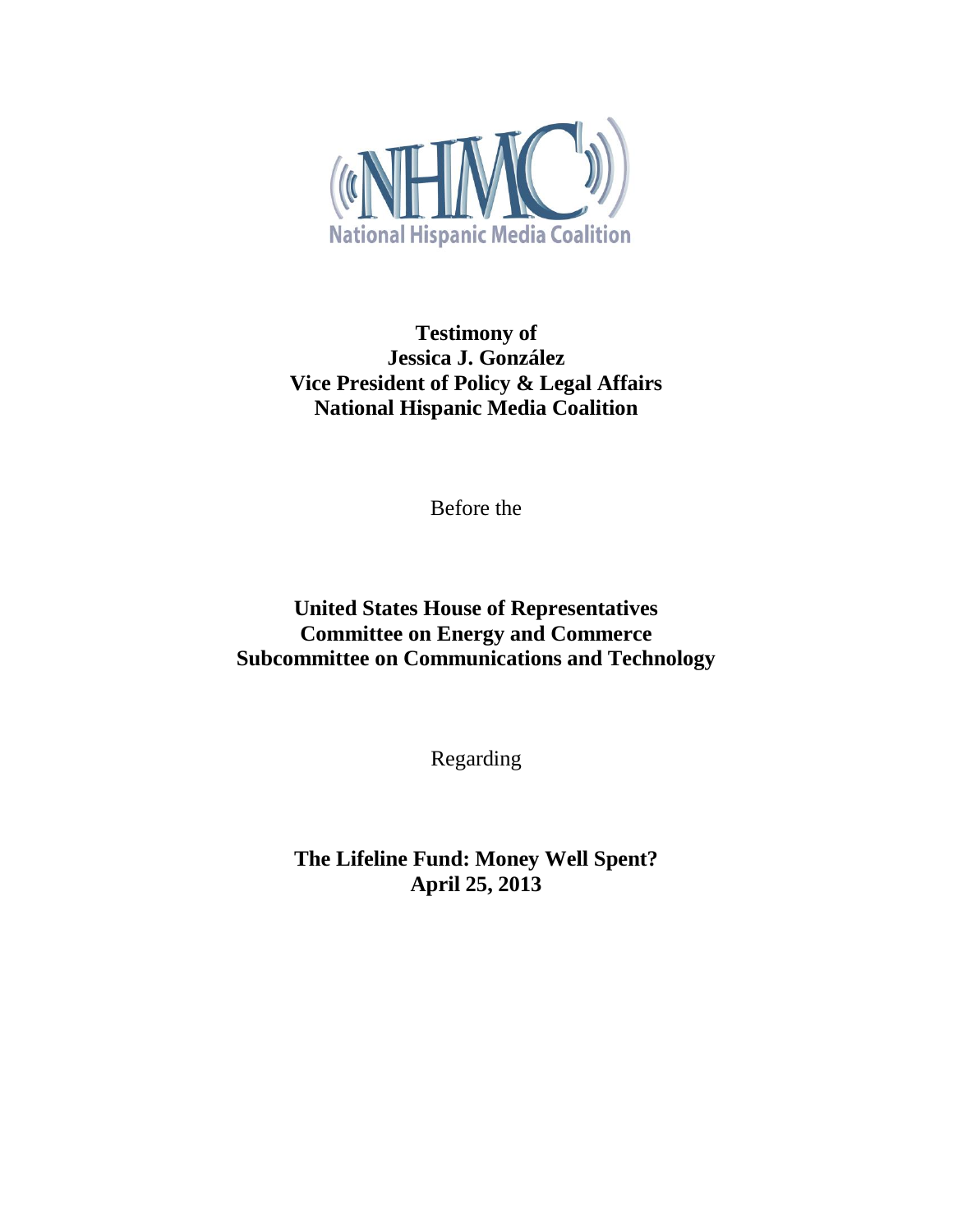Chairman Walden, Ranking Member Eshoo, and members of the Subcommittee, thank you for inviting me to testify this morning about Lifeline. My name is Jessica González, and I am the Vice President of Policy & Legal Affairs of the National Hispanic Media Coalition, a 27 year-old, non-profit, public interest organization that seeks to ensure that Latinos are employed at all levels of the media and telecommunications industries, combats negative stereotypes and promotes positive portrayals, and advocates for policies here in Washington, DC to prevent Latinos from being left behind in the new communications age. I am especially pleased to testify here today to testify in support of Lifeline – a program that we at NHMC have long recognized for its unique ability to deliver important tools to help our nation's poor achieve prosperity.<sup>1</sup>

The question posed by today's hearing is whether Lifeline is "money well spent?" I answer with a resounding "yes." This program, like some others that comprise the Universal Service Fund, continues to achieve one of the oldest and most enduring goals of this country: to ensure that *all* Americans have access to affordable communications services. By virtue of the service that it provides to poor families, Lifeline has a positive societal impact and makes us a stronger and more prosperous country. Research has shown that the benefits of Lifeline service crosscut many issue areas that Members of this body care deeply about – the economy, employment, healthcare, public safety, strong families, civic participation, and education – to name a few. When drilling down into each of these issue areas, it is impossible to miss the stories of individuals and families who are profoundly impacted by the modest, nine-dollar subsidy that Lifeline provides.

In short, for the people that it reaches, the program is working precisely as intended. It removes economic barriers that prevent access to communications services and reaches the exact

<sup>&</sup>lt;sup>1</sup> I would like to thank my colleague, Michael Scurato, for assisting me with the researching and drafting of this testimony.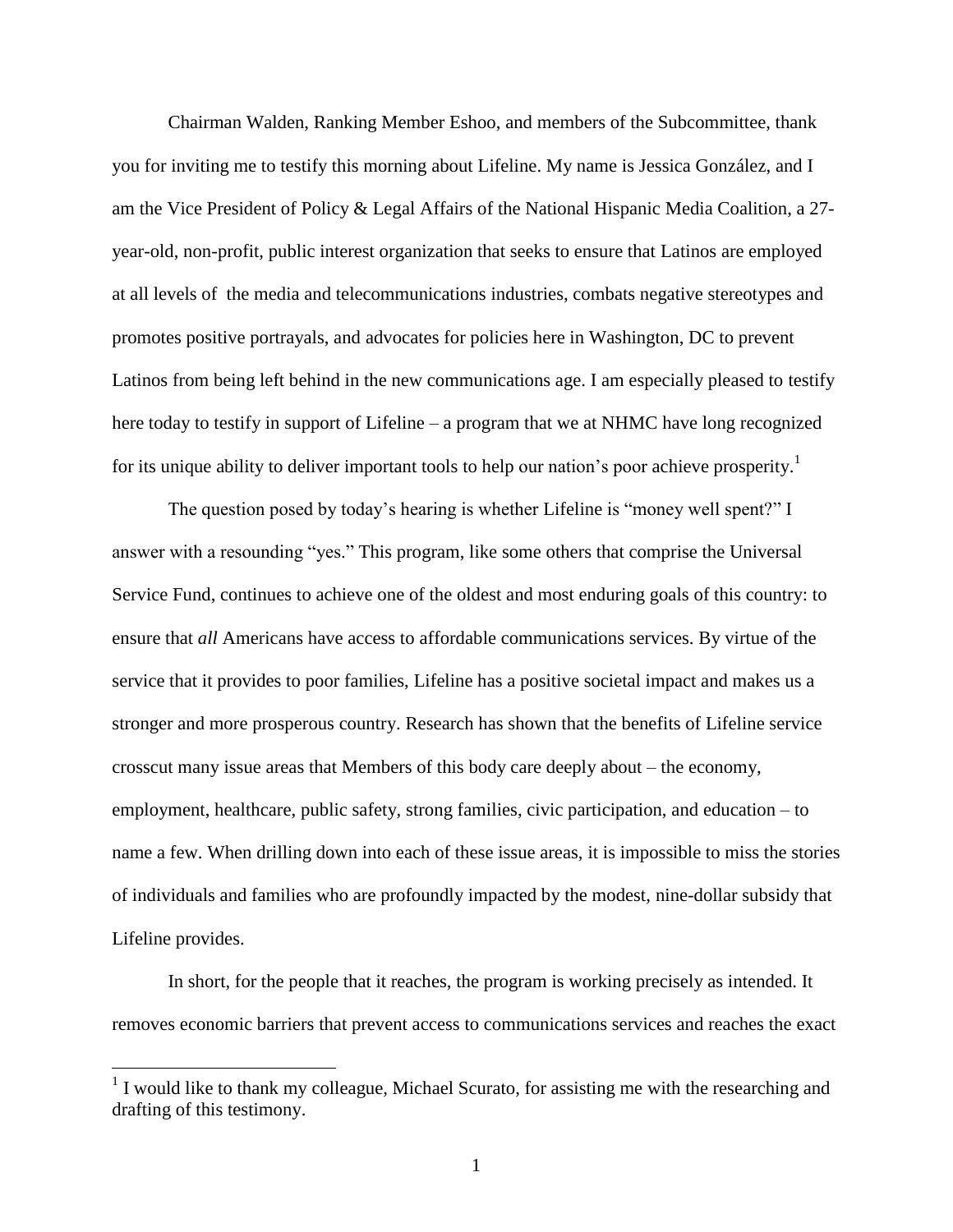people that we all want to and must reach. Lifeline is sought in times of need and it gives each family invaluable tools to use to get back on its feet. It reaches people seeking employment, healthcare, an education, a safety net – and allows them to take control of their situation and help themselves. While this program has faced challenges as a result of the unique and evolving service that it provides, the Federal Communications Commission ("FCC" or "Commission") has taken a number of concrete steps to reform any problem areas – steps that we believe will be effective if given the chance to work. Rather than be placed in the crosshairs, Lifeline should be nurtured and allowed to evolve as envisioned by statute. The few, bad corporate actors that have stolen from the program and, more importantly, from the poor families that it is helping, should be rooted out and punished. And, now that the ship is steadied, we should all examine ways to strengthen and evolve this program further, to ensure that it keeps up with the rapidly changing communications landscape.

#### **Background**

The idea that we, as a country, should remove barriers so that all people can access communications services is not a new one. In fact, it harkens back to some of our earliest principles – that we should be able to speak freely and assemble, that we should have a vibrant and unencumbered press, and that Americans should remain connected to one another so that we can exchange information and ideas. In fact, the idea of universal service can be traced back over 200 years to the Postal Act of 1792 which, when signed into law by President George Washington, established the national Post Office, vastly expanded postal roads so that they could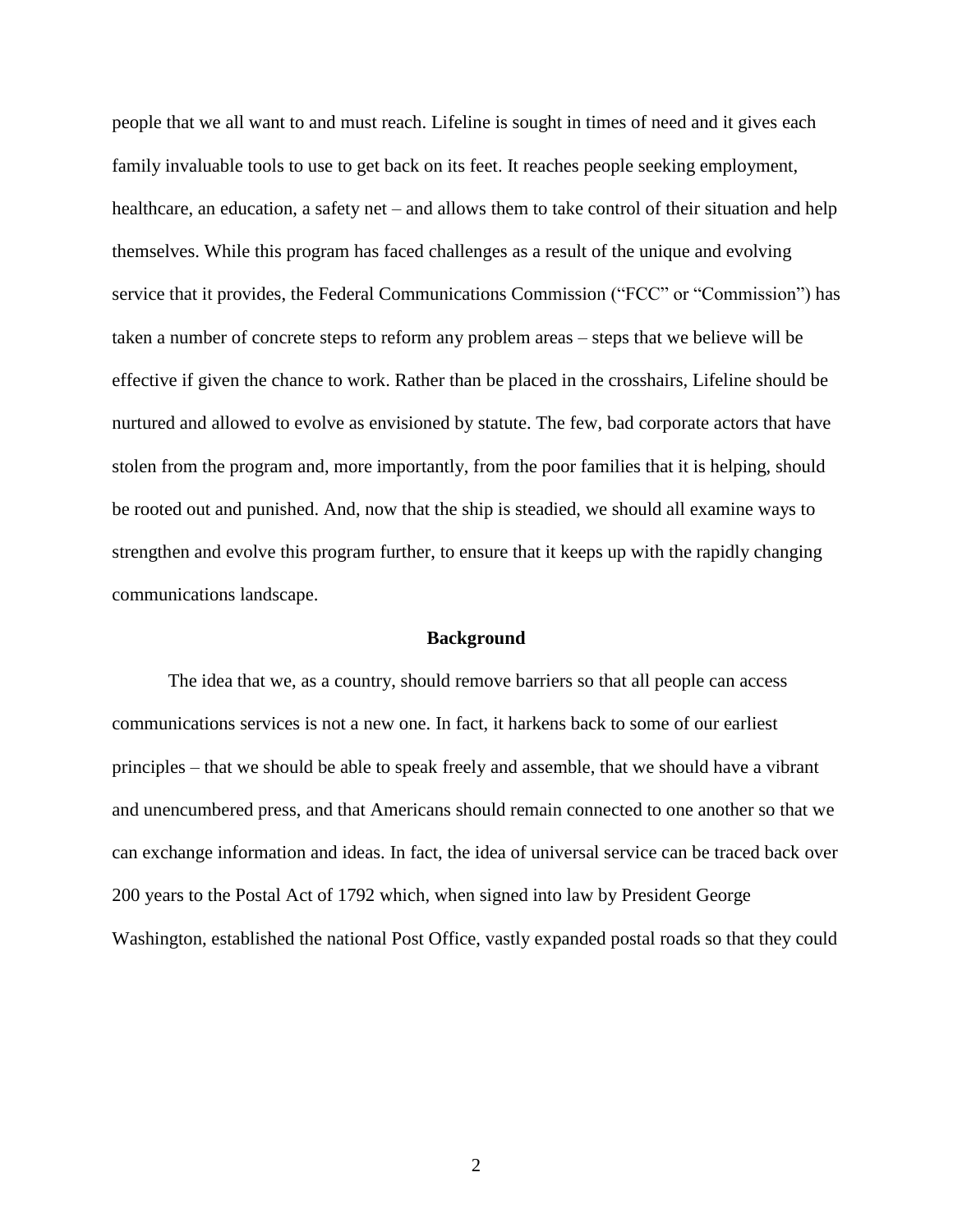connect all corners of the young country, and established exceptionally low postage rates for newspapers so that access to information would be affordable.<sup>2</sup>

At the beginning of the  $20<sup>th</sup>$  century, the universal service principle was applied to fledgling telecommunications services. In fact, the principle is present in our first, sweeping piece of communications legislation, the Communications Act of 1934. In establishing the Federal Communications Commission, Section 1 of that Act states that the new Commission should:

…make available, so far as possible, to all the people of the United States, without discrimination on the basis of race, color, religion, national origin, or sex, a rapid, efficient, Nation-wide, and world-wide wire and radio communication service with adequate facilities at reasonable charges...<sup>3</sup>

This concept endured throughout the regulated monopoly era and after the Bell System was broken up in the 1980s. And, throughout history, it has enjoyed enduring support from both Republicans and Democrats. In fact, Lifeline's roots lie in the Federal Communications Commission under President Reagan, when the program was created at the behest of a bipartisan group of Members of Congress, including the esteemed Congressman Dingell.<sup>4</sup>

In 1996, Congress further codified the universal service concept by establishing the

Universal Service Fund in the Telecommunications Act of 1996.<sup>5</sup> This Act, passed by a

Republican majority Congress, included language stating that "[c]onsumers in all regions of the

Nation, including low-income consumers and those in rural, insular, and high cost areas, should

<sup>2</sup> *See* Richard R. John, *How the Post Office Made America*, N.Y. Times, Feb. 8, 2013, *available at* [http://www.nytimes.com/2013/02/09/opinion/how-the-post-office-made-america.html.](http://www.nytimes.com/2013/02/09/opinion/how-the-post-office-made-america.html)

<sup>&</sup>lt;sup>3</sup> 47 U.S.C. § 151.

<sup>4</sup> *See* Elspeth Reeve, *The Obama Phone's Roots in Government Deregulation*, The Atlantic Wire, Oct. 2, 2012, *available at* [http://www.theatlanticwire.com/politics/2012/10/obama-phone-roots](http://www.theatlanticwire.com/politics/2012/10/obama-phone-roots-government-privatization/57415/)[government-privatization/57415/.](http://www.theatlanticwire.com/politics/2012/10/obama-phone-roots-government-privatization/57415/)

 $\frac{5}{5}$  47 U.S.C. § 254.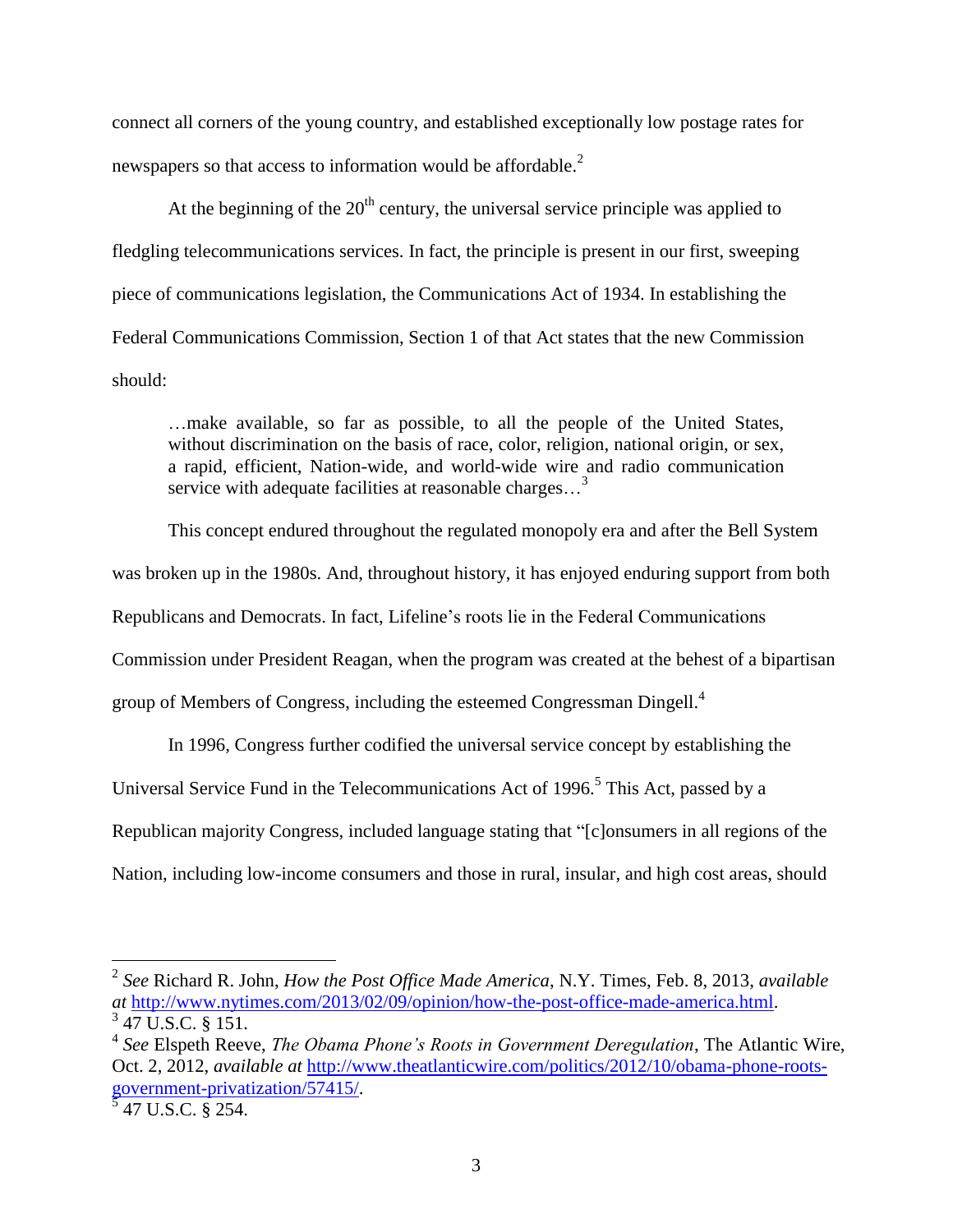have access to telecommunications and information services."<sup>6</sup> The Act also defined "universal service" as "an evolving level of telecommunications services … taking into account advances in telecommunications and information technologies and services."<sup>7</sup> In establishing the level of telecommunications services covered, the Act directed the Commission to consider new services using a number of factors, such as whether they are "are essential to education, public health, or public safety" or whether they have "through the operation of market choices by customers, been subscribed to by a substantial majority of residential customers."<sup>8</sup> For the first time, the Act also allowed wireless providers to participate.

And, finally, to bring us to where we are today, in 2005, the FCC under the Bush Administration considered this evolving level of telecommunications services and planted the seed that would finally boost participation in Lifeline by allowing Lifeline funds to be used for prepaid wireless services.<sup>9</sup> In the aftermath of Hurricane Katrina, the FCC used prepaid wireless services, paid for using the Universal Service Fund, to ensure that those displaced by the storm were able to stay connected to friends, family, and government services.<sup>10</sup> The program was designed, at the time, to cut through the bureaucracy and allow eligible families to easily access these services. When it was expanded beyond those impacted by Hurricane Katrina, the streamlined process made it much easier for people to stay connected and the availability of prepaid wireless services increased Lifeline participation rates substantially.<sup>11</sup> Unfortunately, the

<sup>10</sup> *Id.*

 $647$  U.S.C. § 254(b)(3).

 $747$  U.S.C. § 254(c)(1).

 $847$  U.S.C. §§ 254(c)(1)(A)-(B).

<sup>9</sup> *See* Reeve, *supra* note 4.

<sup>11</sup>*See* U.S. GOV'T ACCOUNTABILITY OFFICE, GAO-11-11, IMPROVED MANAGEMENT CAN ENHANCE FCC DECISION MAKING FOR THE UNIVERSAL SERVICE FUND LOW-INCOME PROGRAM (2010); Democrats and Republicans alike identified increasing participation rates as a justification for expanding Lifeline to new services. *See* Statement of Kathleen Q. Abernathy,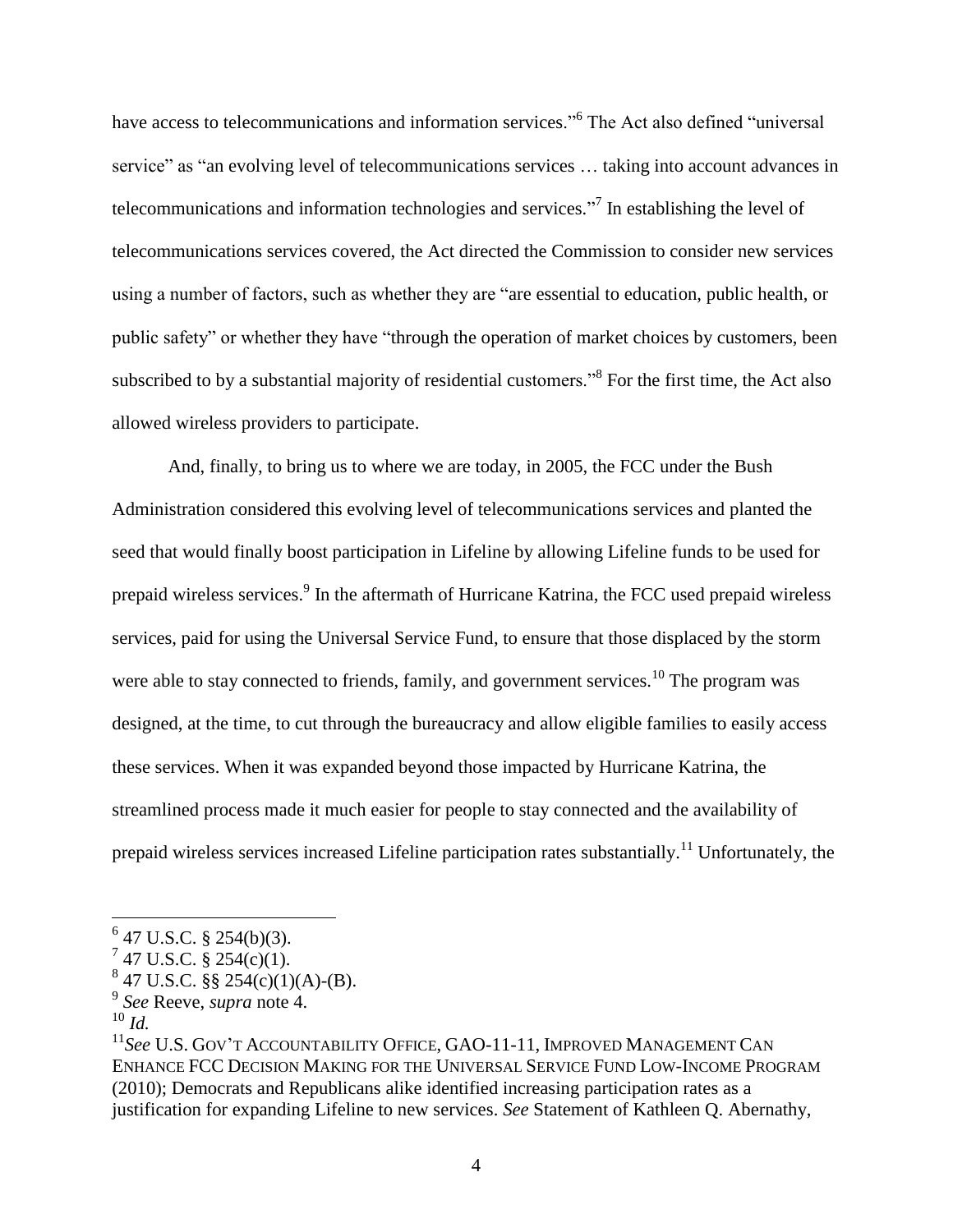relative ease with which providers were reimbursed for providing this subsidy caused some to exploit the program for personal gains. This type of exploitation is, ultimately, what led the FCC to institute a number of reforms to the program in recent years.

In all, Lifeline provides phone service to more than 15 million Americans, and has the potential to provide service to millions more.<sup>12</sup> Without Lifeline, a substantial number of these people, including many Latinos, would be left behind.<sup>13</sup> As I have demonstrated, Lifeline is constantly evolving and improving, and has undoubtedly provided a significant return on the investment. It should be allowed to continue on its current path.

### **Lifeline Creates Societal Benefits**

Lifeline significantly strengths many facets of our society by providing poor families access to affordable communications services. By helping poor people stay connected, we are also advancing a number of other societal goals, such as enhanced education, better healthcare, getting people back to work, and ensuring public safety. I will focus on a few of these areas today.

#### *Economy*

The economic impact of connecting all Americans to affordable communications services is difficult to overstate. According to one estimate, a low-income household can generate hundreds of dollars of additional income each year, far beyond the amount of the subsidy alone,

*Re: Federal-State Joint Board on Universal Service; Petition of TracFone Wireless, Inc. for Forbearance from 47 U.S.C. § 214(e)(1)(A) and 47 C.F.R. § 54.201(i)*, CC Docket No. 96-45, 20 FCC Rcd. 15095, 15107 (rel. Sept. 8, 2005).

 $\overline{a}$ 

<sup>12</sup> *See* Mignon Clyburn, Commissioner, FCC, Remarks at Consumer Assembly 2013: Challenges and Opportunities (Mar. 15, 2013) ("Clyburn Remarks"). <sup>13</sup> *Id.*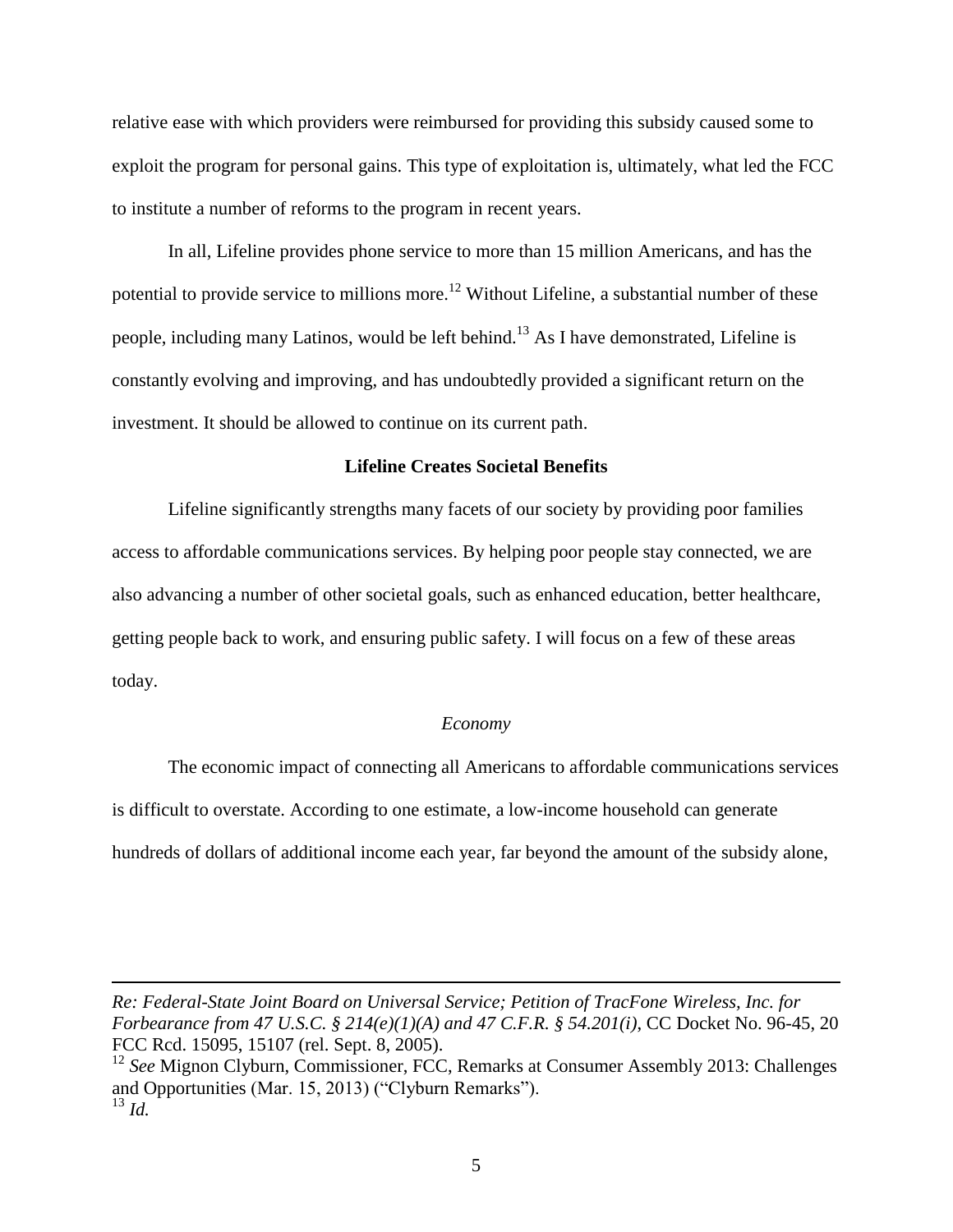just by subscribing to Lifeline phone service.<sup>14</sup> By that measure, if all eligible households

decided to take advantage of the program and acquire a Lifeline phone, it could result in almost

\$4 billion of new income for this country's poor.<sup>15</sup> Essentially, the program would pay for itself.

### *Employment*

Mobile phones have become an essential tool used by people to find employment or

balance multiple jobs. This is particularly true where employment opportunities are unsteady or

unpredictable. According to Georgetown Law Professor David Super:

As the low-[wage] labor market comes increasingly to be dominated by contingent employment, this pattern is likely to become increasingly pronounced. Because many of these jobs offer wages at or near the federal minimum wage, bread-winners must work multiple part-time jobs to support their families even at a bare subsistence level. Coordinating their schedules on these various jobs often requires frequent telephone calls. The inability to receive timely a call from an employer can mean the loss of an opportunity to work a shift that has become available, potentially costing a low-income family a significant fraction of its weekly income.<sup>16</sup>

The many pressures and obstacles facing poor workers can lead to attendance issues or

the need for frequent breaks to communicate with childcare providers and the like. An employee who has his own mobile phone is able to make contact with his or her employer in the event of a commuting issue or contact others during a break. This can limit or mitigate negative situations and help an employee maintain his job. This also enables employees to demonstrate professionalism, even in the face of difficult situations, which could lead to opportunities for promotion or other forms of advancement.<sup>17</sup>

 $\overline{a}$ <sup>14</sup> NICOLAS P. SULLIVAN, SUBSIDIZED CELL PHONES PROVIDE SIGNIFICANT ECONOMIC GAINS FOR POOR AND NEAR-POOR AMIERCANS 3 (Feb. 10, 2011), *available at*  [http://www.newmillenniumresearch.org/archive/NMRC\\_Sullivan\\_report\\_021011.pdf.](http://www.newmillenniumresearch.org/archive/NMRC_Sullivan_report_021011.pdf)

 $\overline{^{15}}$   $\overline{l}d$ .

 $16$  Comment of David A. Super, FCC WC Docket Nos. 11-42, 03-109, CC Docket No. 96-45, at 2 (filed Nov. 7, 2011).

 $\overline{17}$  *Id.* at 3.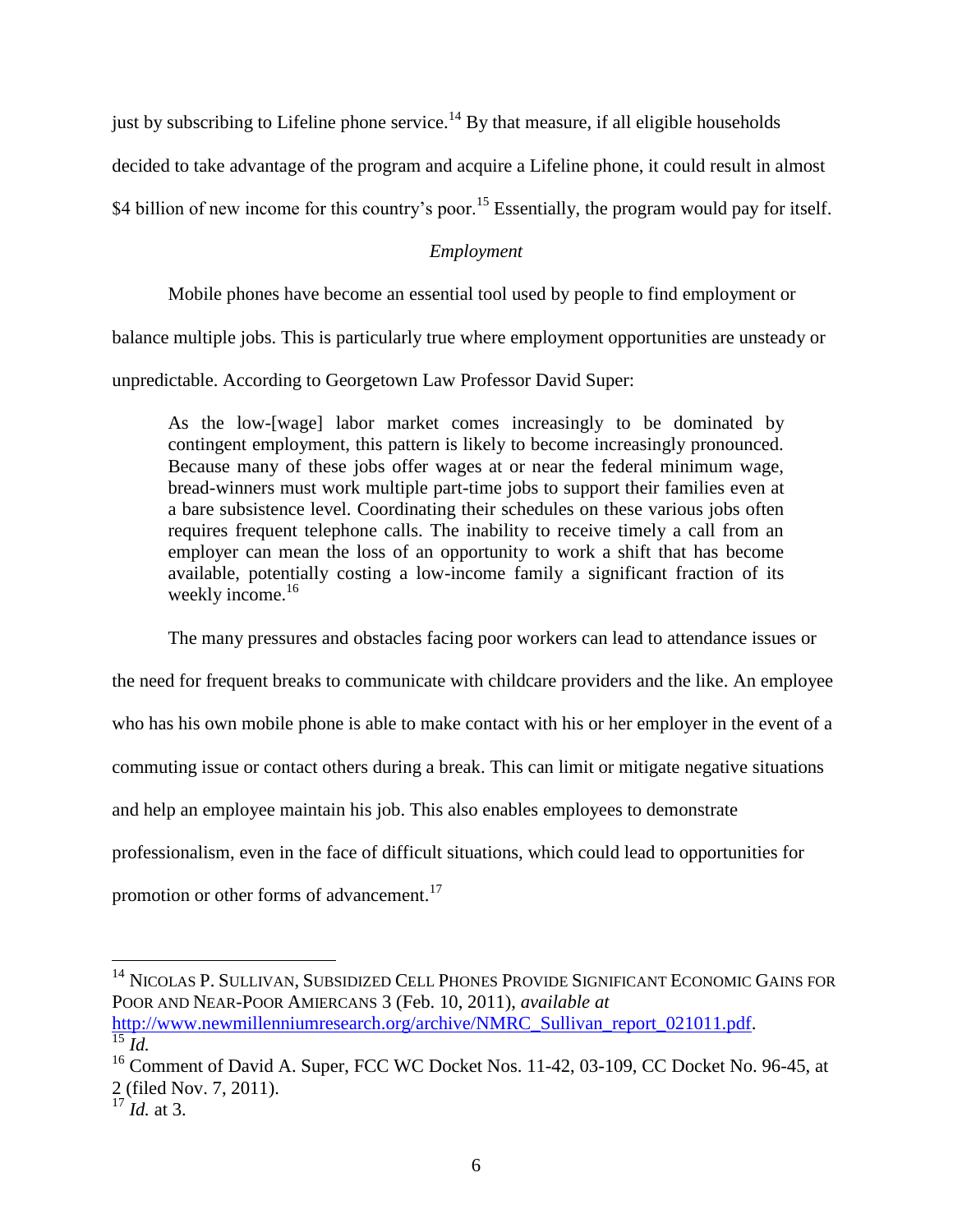#### *Public Safety*

The universal service concept has, perhaps, most frequently been promoted as a way to ensure that all Americans have a way to contact the authorities in the event of an emergency to preserve life and limb. Lifeline has, unequivocally, always advanced this goal. Wireless Lifeline services have taken another step towards fulfilling this role as individuals with mobile phones can report danger wherever and whenever it confronts them. For instance, the FCC has reported that almost 70 percent of 911 calls are placed using wireless phones.<sup>18</sup> Given that statistic, it is not surprising that wireless Lifeline phones have increasingly provided this essential service to low-income families. According to one provider of wireless Lifeline services, in the month of December 2012, in the state of Georgia alone, their customers placed 5,904 calls to 911, 3,197 calls to non-emergency law enforcement,  $15,085$  calls to hospitals.<sup>19</sup> That is almost 200 emergency calls to 911 per day, in one state, from the customers of one provider. If one were to extrapolate using that number to the rest of the country and to all Lifeline providers over the course of many years, it is difficult to fathom the number of lives that have potentially been saved because of this program.

#### **Lifeline Helps Real People**

Sometimes, here in Washington, it is easy to lose sight of the real people who are impacted by each and every policy decision. However, Lifeline provides such a tangible benefit to so many people that even a cursory glance will reveal the importance of the program.

As I mentioned earlier, Lifeline provides an important tool to families that need it the most. To be eligible for the \$9.25 per month, one-per-household benefit, a family must be living

<sup>&</sup>lt;sup>18</sup> 911 Wireless Services, FCC,<http://www.fcc.gov/guides/wireless-911-services> (last visited Apr. 23, 2013).

<sup>&</sup>lt;sup>19</sup> Telrite Corporation, Ex Parte Presentation, FCC WC Docket Nos. 11-42, 09-197 (filed Apr. 17, 2013).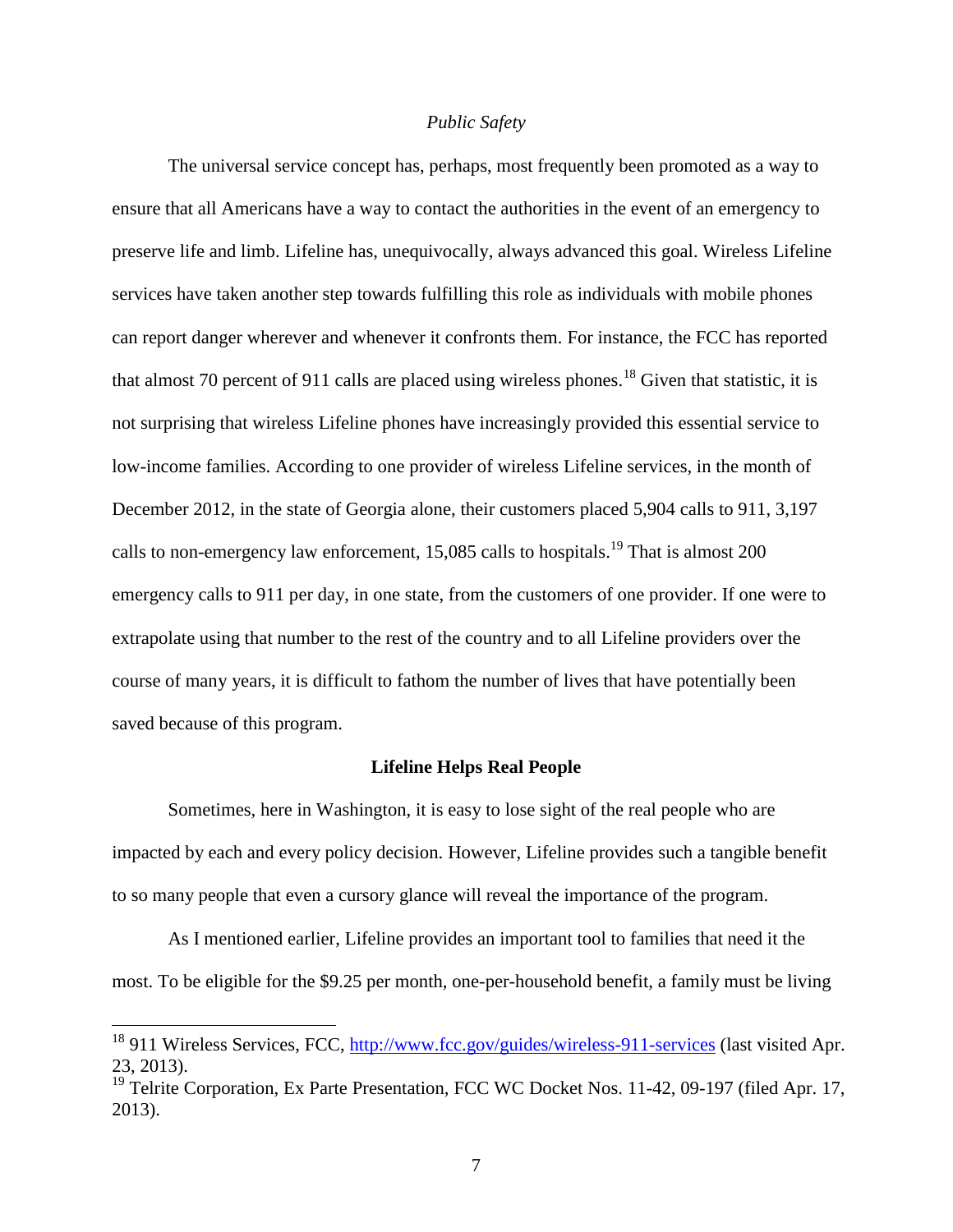at 135 percent of the poverty line or participate in another federal benefit program, such as the Supplemental Nutrition Assistance Program ("SNAP"), commonly known as food stamps.<sup>20</sup> As Commissioner Clyburn shared with us in a recent speech, one major provider told her that its average Lifeline customer is a middle-aged grandmother, raising her grandchildren on only  $$12,000$  per year.<sup>21</sup> Taking a look at the customers of other Lifeline providers reveals a similar story and consistent themes, and reinforces the importance of providing basic, affordable communications service to all people.

According to one major provider, 79 percent of its customers have a household income of less than \$15,000 per year.<sup>22</sup> Nearly a third are over the age of 55 and 36 percent are disabled.<sup>23</sup> Three quarters of this provider's customers do not have a landline at home and rely exclusively on their wireless Lifeline product.<sup>24</sup> And almost half have never had a wireless phone before.<sup>25</sup>

Another provider shared that 74 percent of its Lifeline customers are unemployed with many explaining that they use their Lifeline wireless phone to pursue employment.<sup>26</sup> According to this provider, 20 percent of its Lifeline users are over the age of 66 and 10 percent are veterans of the U.S. armed services.<sup>27</sup> Another recent survey of this provider's Lifeline customers

<sup>20</sup> *In the Matter of Lifeline and Link Up Reform and Modernization, Federal-State Joint Board on Universal Service, Lifeline and Link Up*, Advancing Broadband Availability Through Digital Literacy Training, WC Docket No. 11-42, CC Docket No. 96-45, WC Docket No. 03-109, WC Docket No. 12-23, *Report And Order And Further Notice Of Proposed Rulemaking*, 27 FCC Rcd. 6656, ¶ 14, 22 (rel. Feb. 6, 2012) ("Lifeline Reform Order").

<sup>21</sup> Clyburn Remarks.

 $^{22}$  Sprint, Ex Parte Presentation, FCC WC Docket No. 11-42 (filed Apr. 10, 2013) ("April Sprint" Ex Parte").

<sup>23</sup> *Id.*

<sup>24</sup> *Id.*

<sup>25</sup> *Id.*

<sup>&</sup>lt;sup>26</sup> TracFone Wireless, Inc., Ex Parte Presentation, FCC WC Docket Nos. 11-42, 03-109 (filed Apr. 5, 2013) ("TracFone Ex Parte"). <sup>27</sup> *Id.*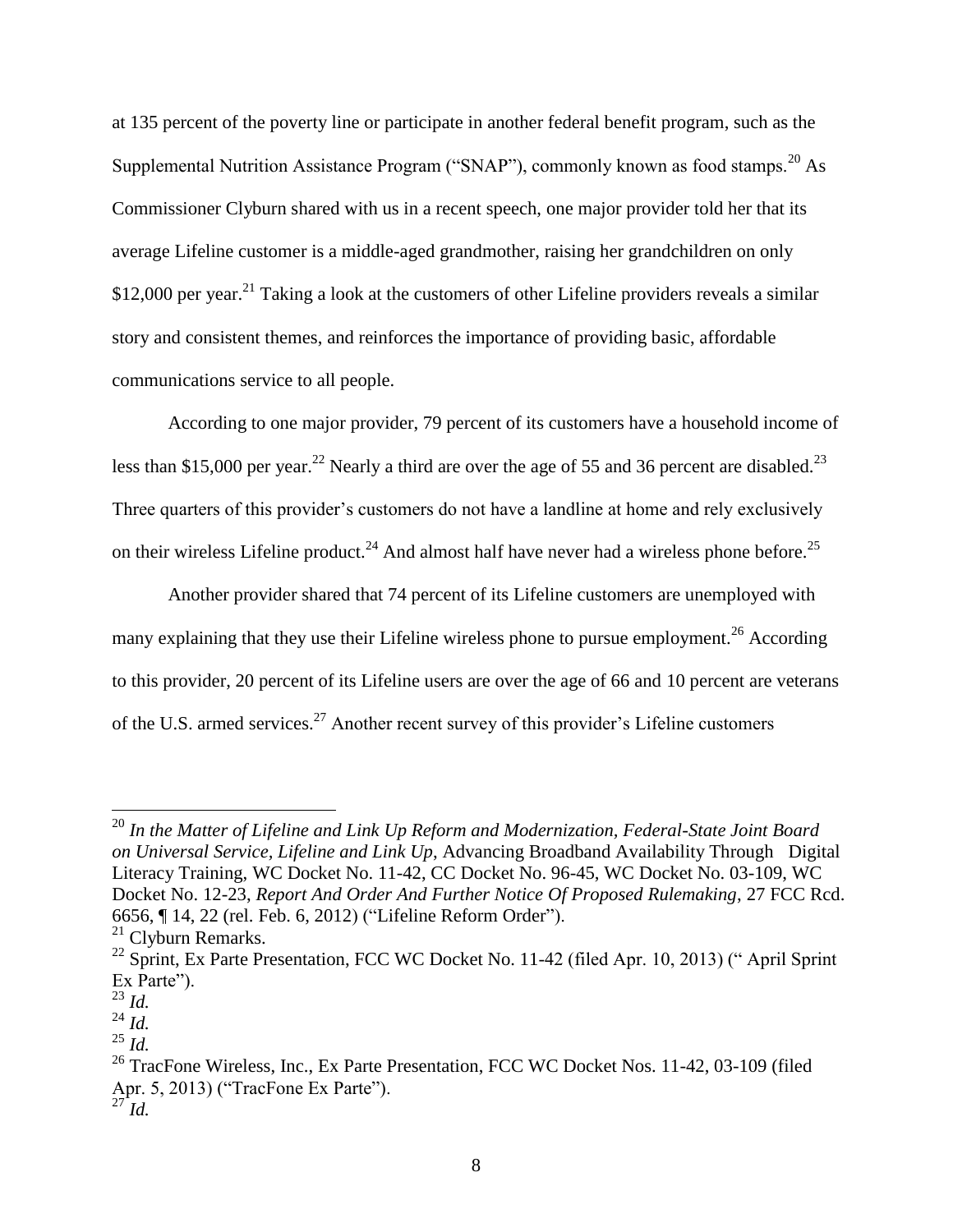revealed that 86 percent did not have an Internet connection at home, and 90 percent didn't have broadband Internet access, further increasing their reliance on their Lifeline phone service.<sup>28</sup>

Still another provider shared that 47 percent of its Lifeline customers are over the age of 50 and 13 percent are veterans.<sup>29</sup> Less than 10 percent of this provider's customers are employed on a full time basis. $30$ 

For these individuals and families, the modest \$9.25 subsidy goes a very long way. For families living at this level of poverty, every single dollar counts in the struggle to provide basic necessities such as food, clothing, and shelter. The Economic Policy Institute estimates that it costs a family of 3 (two parents, one child), living here in the District of Columbia, \$4,314 per month to provide their family with necessities such as housing, food, and healthcare.<sup>31</sup> However, at the 135 percent poverty level, which is the top end for income-based eligibility for Lifeline, a family of 3 only earns \$26,366 per year or almost \$2,200 per month.<sup>32</sup> Many lifeline providers have reported that the households they serve earn significantly less.<sup>33</sup> It is evident that the gulf between what people in poverty need and what they can obtain is huge. To suggest that people would be able to afford basic communications services without Lifeline demonstrates a lack of understanding of the plight of these families.

[http://www.ntia.doc.gov/files/ntia/broadbandgrants/comments/rfi2/TracFone%20-](http://www.ntia.doc.gov/files/ntia/broadbandgrants/comments/rfi2/TracFone%20-%20Comments%20to%20NTIA%20and%20RUS%20sent%2011-30-09.2.pdf) [%20Comments%20to%20NTIA%20and%20RUS%20sent%2011-30-09.2.pdf.](http://www.ntia.doc.gov/files/ntia/broadbandgrants/comments/rfi2/TracFone%20-%20Comments%20to%20NTIA%20and%20RUS%20sent%2011-30-09.2.pdf)

 $^{28}$  Comments of TracFone Wireless, Inc., NTIA Docket No. 0907141137-05 (filed Nov. 30, 2009), *available at* 

 $\frac{29}{29}$  TAG Mobile, Ex Parte Presentation, FCC WC Docket No. 11-42 (filed Apr. 17, 2013). <sup>30</sup> *Id.*

<sup>&</sup>lt;sup>31</sup> Basic Family Budget Calculator, Economic Policy Institute,

<http://www.epi.org/resources/budget/> (last visited Apr. 23, 2013).

<sup>&</sup>lt;sup>32</sup> 2013 Poverty Guidelines, Office of the Assistant Secretary for Planning and Evaluation, U.S. Dep't of Health and Human Services,<http://aspe.hhs.gov/poverty/13poverty.cfm> (last visited Apr. 23, 2013).

<sup>33</sup> *See* April Sprint Ex Parte, *supra* note 22; TracFone Ex Parte, *supra* note 26.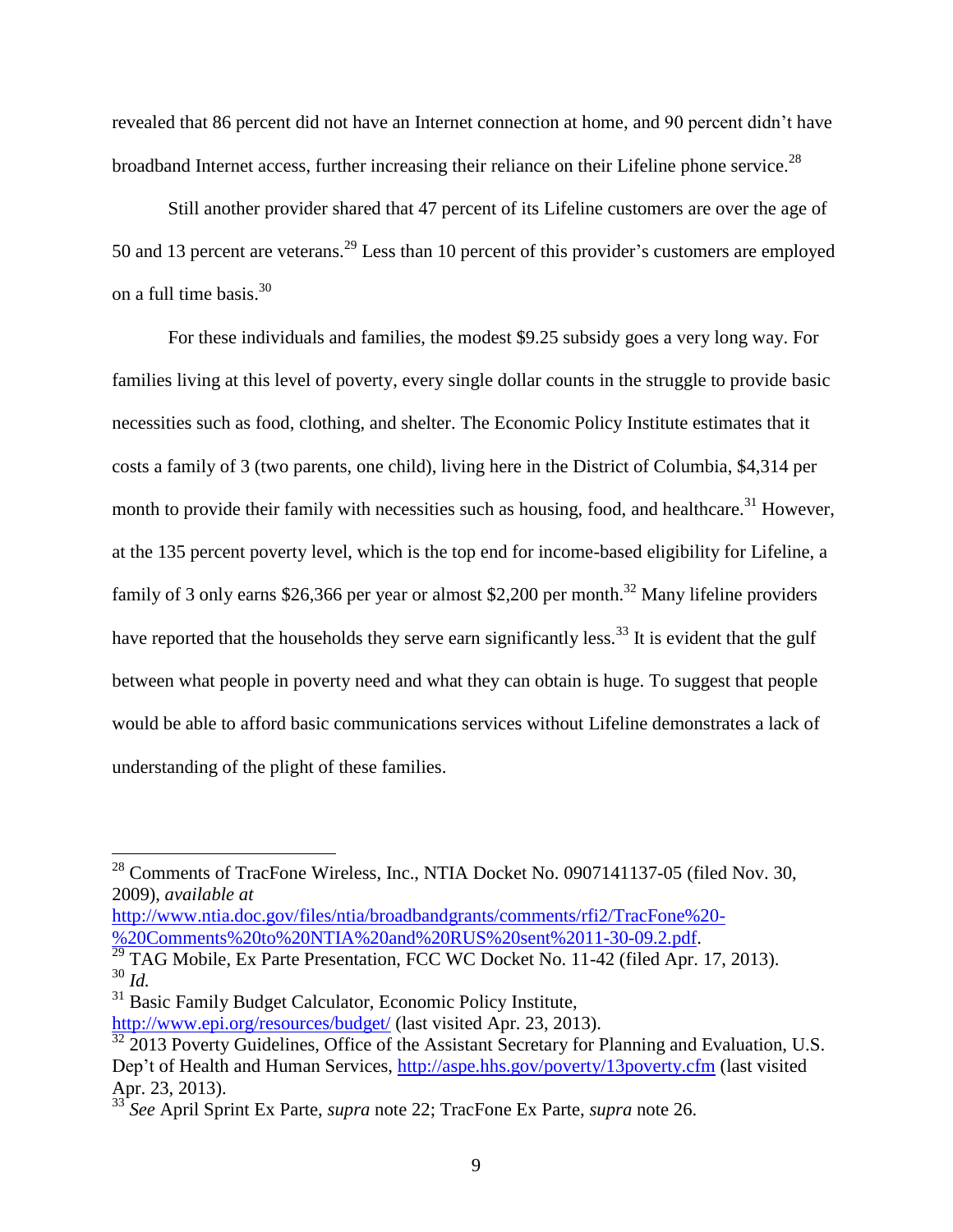A snapshot of individual Lifeline subscribers reveals a number of striking stories. Commissioner Clyburn shared a story, in recent remarks, about an elderly woman in Massachusetts who was able to use her Lifeline mobile phone after a car accident to get the urgent medical attention that the needed. Without Lifeline, she would not have had a phone. Stories like this abound in the record before the FCC and throughout news outlets across the country.<sup>34</sup>

For instance, in its most recent order reforming Lifeline, the Commission highlighted a submission that it received from a disabled mother from Tennessee caring for a child with Down Syndrome.<sup>35</sup> The woman said, "It gives me peace of mind to know that I can always call for help.<sup>36</sup>

One provider submitted a collection of video testimonials to the record at the FCC, including a number stories and expressions of gratitude.<sup>37</sup> One customer, a veteran who is also a double amputee, explains how Lifeline allows him to coordinate his many appointments with his doctors and check in with his family when he is away from home.<sup>38</sup> Another man recently diagnosed with colon cancer and given only a few months to live said that without a Lifeline phone he would be unable to stay in touch with the only family he has, his 88-year-old mother.<sup>39</sup>

<sup>36</sup> *Id.*

 $34$  Clyburn Remarks at 2.

 $35$  Lifeline Reform Order at fn. 30.

<sup>&</sup>lt;sup>37</sup> Nexus Communications, Ex Parte Presentation, FCC WC Docket No. 11-42 (filed Apr. 18, 2013).

<sup>38</sup> *See* The Other Side of Lifeline,

<http://www.youtube.com/watch?v=lCTRe8uIuIw&feature=youtu.be> (last visited Apr. 23, 2013).  $\overline{39}$  *Id.*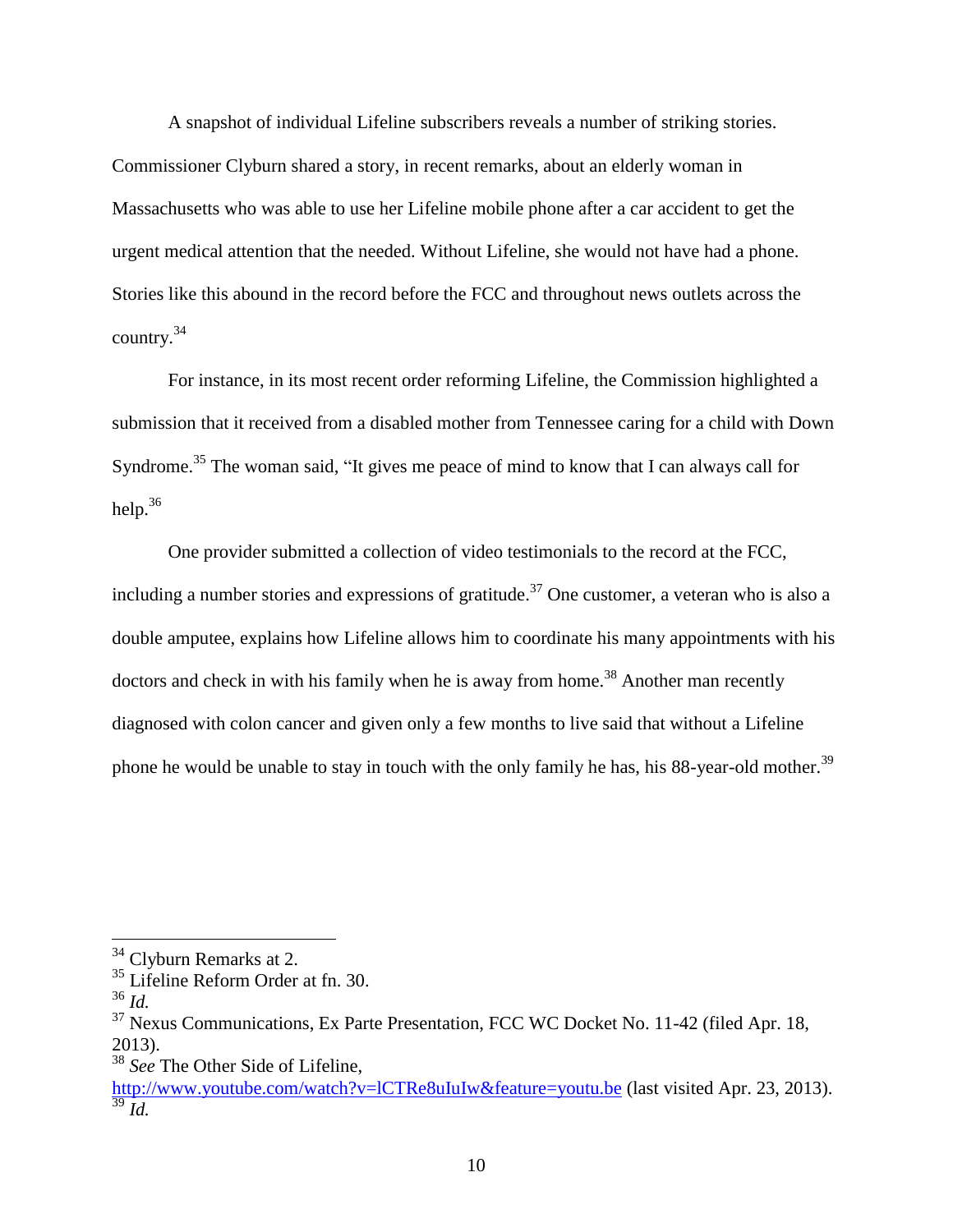Another provider submitted a story about a single father of two children, including one child with special needs, who was laid off and able to secure a new job in just a few months

using his Lifeline phone. $40$  He stated:

I was unemployed for an extended amount of time due to layoffs. The phone and service I received from [my Lifeline provider] were invaluable to my finding new employment and to my efforts to recover from this recession. It allowed me to contact potential employers and provide a way for them to respond to me, while also saving money. Assurance also gave me peace of mind that I had a way to stay connected to my kids while away from home. $41$ 

Comments submitted to the FCC by a number of consumer groups that serve low-income

families contained a number of valuable perspectives, including one from a pediatrician at

Boston Medical Center. Dr. Genevieve Preer described her interactions with low-income patients

and families, including many who would be unreachable and unable to meet the medical needs of

their children without Lifeline service:

Lack of access to phone service can have an immediate and deleterious impact on my patients' health. For my patients living in shelter, public housing, on the street, or doubled up, cell phones are my only way to maintain contact with them. This is critically important for my most medically complex patients who require intense coordination of care with multiple subspecialties, which necessitates frequent phone calls to arrange appointments, studies, and procedures. In the absence of a reliable mode of contact, these patients miss essential care and suffer unacceptable health repercussions.

For example, a medically complex two year old with congenital heart disease, developmental delay and failure to thrive needs phone service to enable her parents to arrange for medical transport, delivery of special formula, and communicate with the pharmacy about medications. Furthermore, I need to be able to contact her family to be able to monitor her symptoms and to ensure medications are being taken as prescribed. When I cannot reliably contact vulnerable fragile patients like this one, medications are administered incorrectly, significant symptoms are missed, and serious, avoidable complications result.<sup>42</sup>

 $\overline{a}$  $^{40}$  Sprint, Ex Parte Presentation, FCC WC Docket No. 11-42 (filed Mar. 21, 2013). <sup>41</sup> *Id.*

<sup>&</sup>lt;sup>42</sup> Comments of Consumer Groups, FCC WC Docket Nos. 11-42, 03-109, CC Docket No. 96-45 at 18 (filed May 25, 2011).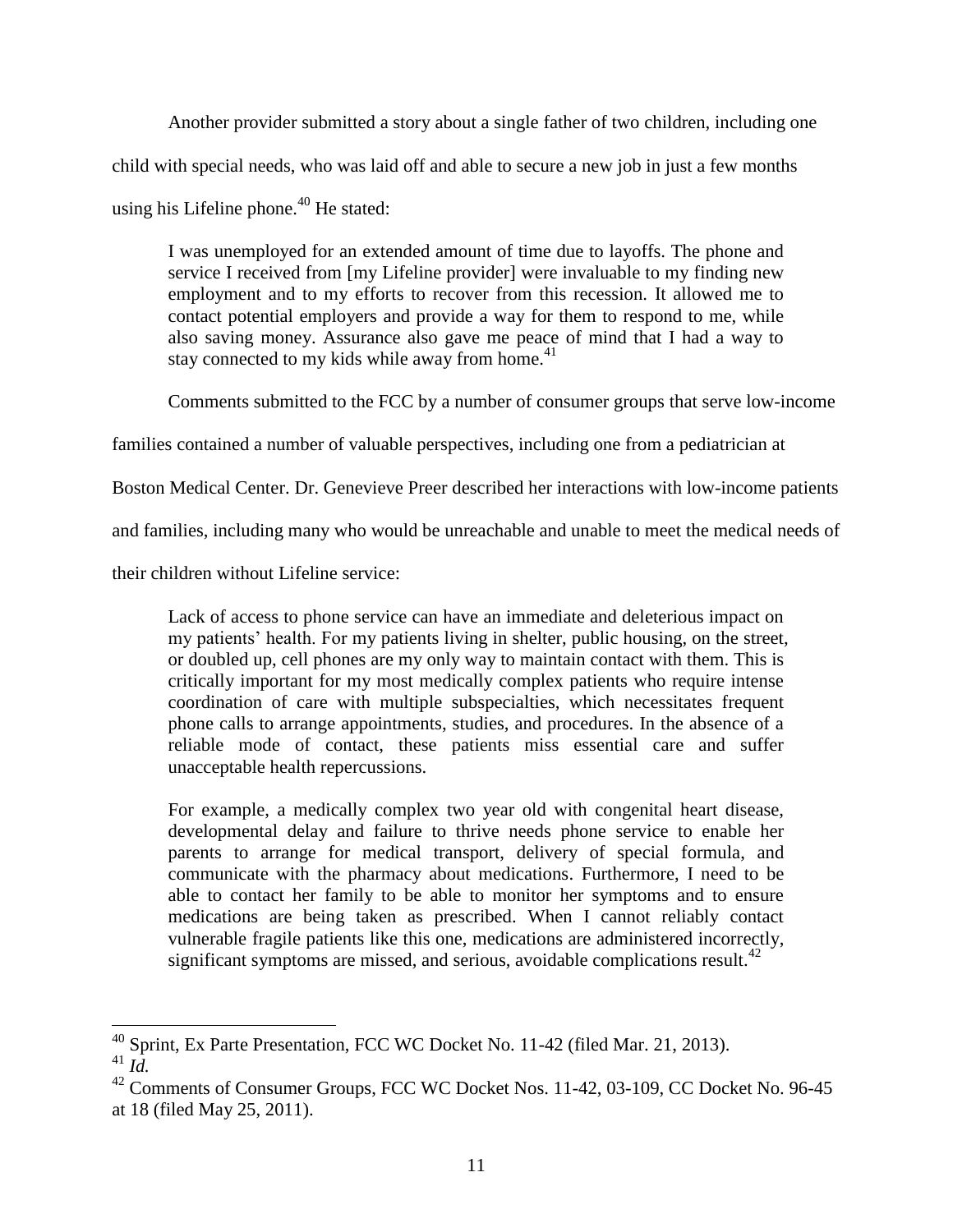Finally, in response to a recent front-page article<sup>43</sup> about Lifeline in the Washington Post, one reader sent a letter to the editor detailing her perceptions of the program. The reader works as a mental health therapist in Baltimore schools and detailed the dangers that ensue when parents are not reachable, particularly for the students that she helps. She shared:

I will never forget the day when one of my third-grade clients attempted suicide at school. His mother had no phone, so we had to call a neighbor to get her so that the child could be taken to the hospital without us filing an emergency petition, which would have meant having him removed from school in handcuffs by uniformed police. We reached her after about an hour of trying. The next time he had a psychiatric emergency at school, we were unable to explain the urgency of the situation to the neighbor without violating the family's privacy, and she wasn't willing to let the mother use her phone. The mother was not reached until after the police removed the boy from the school.<sup>44</sup>

The people who rely on Lifeline phone service certainly cannot be categorized within the moniker of "waste, fraud, and abuse." They are grateful seniors, deserving veterans, and many folks who are going through some of the hardest times of their lives – job losses, illnesses, disability, family tragedies – and who are thankful to be able to take advantage of this modest benefit to obtain a tool that they wouldn't otherwise have so that they can pull themselves back to prosperity.

### **Lifeline Has Been Reformed**

It is also important to note that many of the recent reforms implemented by the FCC are just now starting to take effect and they impose a number of very strict requirements on subscribers and providers alike in order to ensure that waste, fraud, and abuse is mitigated. For

<sup>43</sup> Karen Tumulty, *'Obama phones' subsidy program draws new scrutiny on the Hill*, The Wash. Post, Apr. 9, 2013, *available at* [http://www.washingtonpost.com/politics/obama-phones-subsidy](http://www.washingtonpost.com/politics/obama-phones-subsidy-program-draws-new-scrutiny-on-the-hill/2013/04/09/50699d04-a061-11e2-be47-b44febada3a8_story.html)[program-draws-new-scrutiny-on-the-hill/2013/04/09/50699d04-a061-11e2-be47](http://www.washingtonpost.com/politics/obama-phones-subsidy-program-draws-new-scrutiny-on-the-hill/2013/04/09/50699d04-a061-11e2-be47-b44febada3a8_story.html) [b44febada3a8\\_story.html.](http://www.washingtonpost.com/politics/obama-phones-subsidy-program-draws-new-scrutiny-on-the-hill/2013/04/09/50699d04-a061-11e2-be47-b44febada3a8_story.html)

<sup>&</sup>lt;sup>44</sup> Letter to the editor, *When answering a cry for help requires a phone call*, The Wash. Post, Apr. 14, 2013, *available at* [http://articles.washingtonpost.com/2013-04-](http://articles.washingtonpost.com/2013-04-14/opinions/38537697_1_lifeline-phone-baltimore-schools) [14/opinions/38537697\\_1\\_lifeline-phone-baltimore-schools.](http://articles.washingtonpost.com/2013-04-14/opinions/38537697_1_lifeline-phone-baltimore-schools)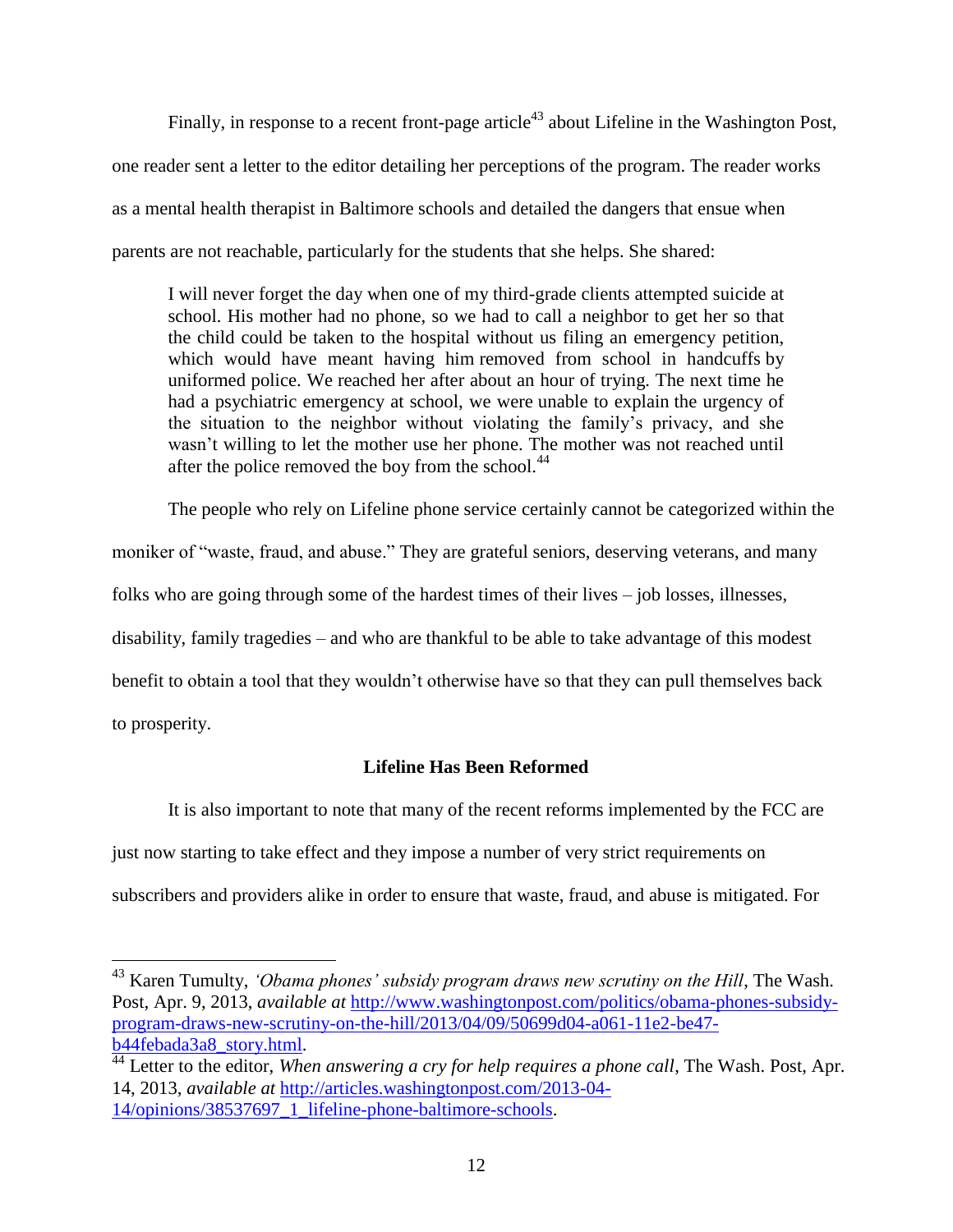instance, customers must now provide documentation of eligibility prior to approval of their application and they must re-certify their eligibility each year. During the application process, information, such as date of birth, partial social security number, and address, must be furnished to the provider to ensure that multiple benefits are not being received. These new requirements have already resulted in many individuals being de-enrolled, creating substantial savings for the fund. Unfortunately, it seems that many of these de-enrollments occurred because consumers failed to fill out and submit the new paperwork in a timely fashion, meaning that many families that relied on the program were likely dropped unnecessarily.

Providers of Lifeline service also face a number of new obligations. First, they must now clearly disclose whether services being offered are a federal Lifeline benefit. Providers must also inform consumers that they are only allowed one Lifeline phone per household. The provider must de-enroll customers who don't use their Lifeline phone for 60 days. And finally, an officer of the company must also certify compliance with a number of rules, under penalty of perjury, prior to receiving any reimbursement. A national duplicates database is also currently under construction and it should be rolled out within the year.<sup>45</sup>

We believe that the FCC has taken effective steps to curb waste, fraud, and abuse in the program. In fact, in certain instances, we believe that the FCC's reforms may make it more difficult for eligible customers to participate in the program. More can certainly be done. For instance, NHMC has long advocated for minimum standards among wireless Lifeline products, so that customers have the minutes that they need to remain connected throughout the month. In

<sup>45</sup> *See* Lifeline Reform Order.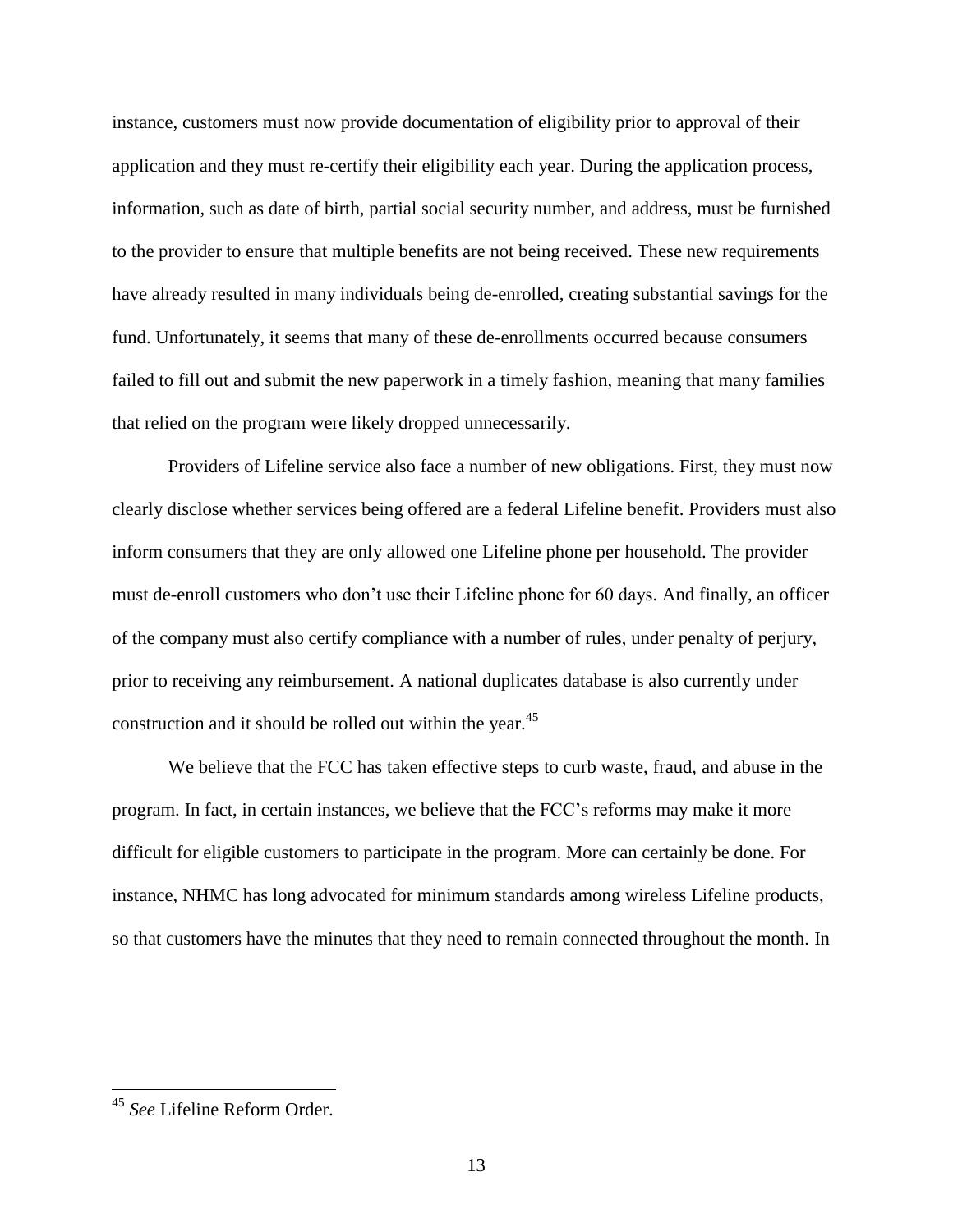any event, we do not believe that the program can be effectively evaluated without giving the new reforms an opportunity to serve their intended purposes.<sup>46</sup>

Finally, it is important to note, once again, that bad actors that seek to defraud this program are, above all else, harming poor people who want to participate by siphoning money away from those that need it the most. This is more a reflection of the darker side of human nature, rather than the mismanagement of the program and the FCC has begun to aggressively enforce its new rules so that wrongdoers are held responsible. We strongly oppose any waste, fraud, or abuse that would be found in Lifeline. However, we also feel very strongly that eliminating or curtailing the program would be an unmitigated disaster for our nation's poor.

## **Conclusion**

To conclude, I once again offer a resounding "yes" to the question posed today of whether Lifeline is money well spent. We are all better off when we care for those in need. Lifeline provides a unique tool to these families, one they wouldn't have otherwise, which allows them to improve their own situation. Thank you, again, for the invitation to testify this morning. I look forward to your questions.

<sup>46</sup> *See Id.*